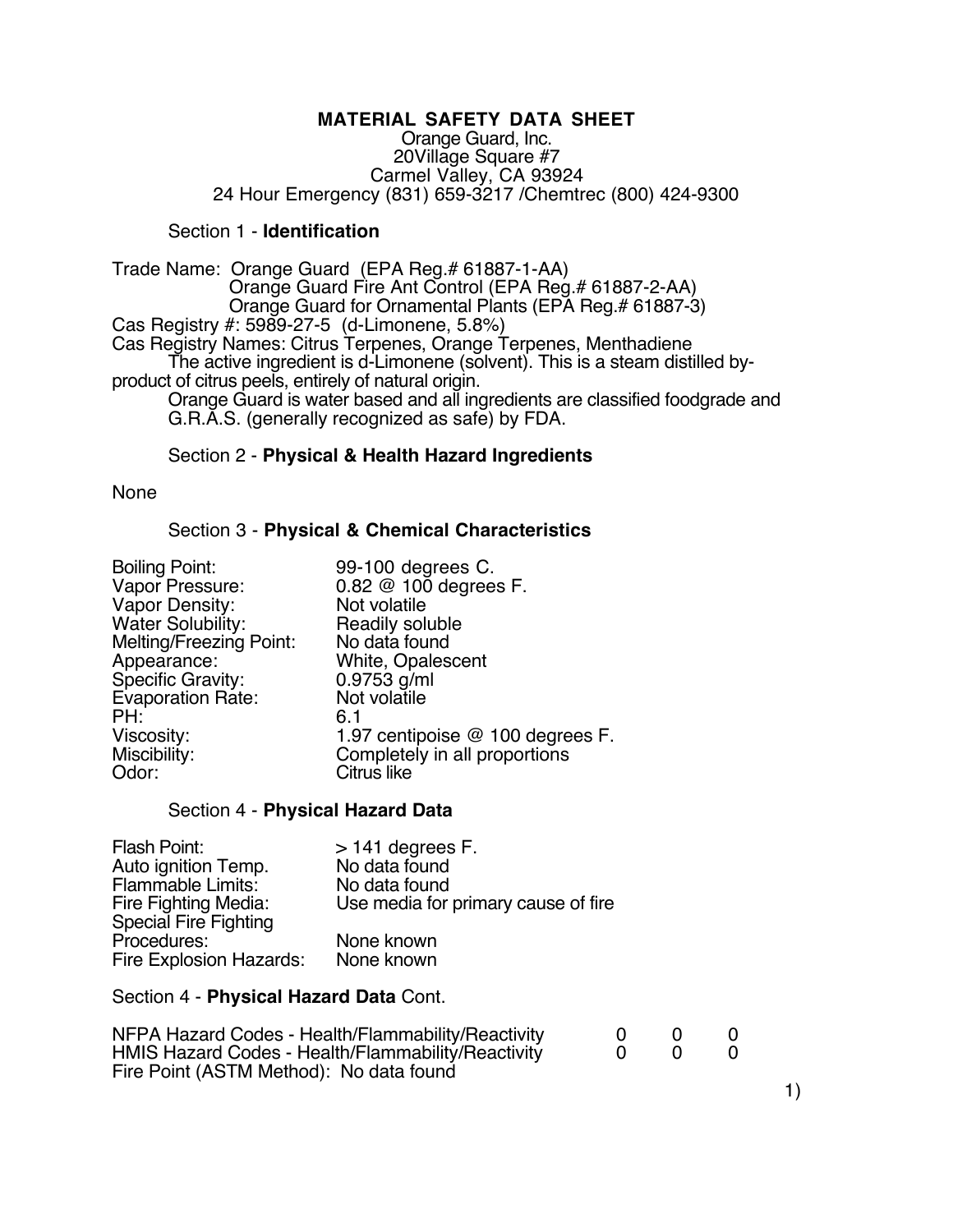# Section 5 - **Reactivity Data**

Stability: Stable<br>
Hazardous Polymerization: Will not occur Hazardous Polymerization: Will not occur<br>
Incompatible Materials: None Known Incompatible Materials: Hazardous Decomposition None Known

# Section 6 - **Health Hazard Data**

Acute Toxicity

Acute oral LD50 > 5g/kg body weight; classified toxicity category 4 for oral effects in accordance to EPA/FIFRA regulations.

Acute dermal LD50 > 5g/kg body weight; classified toxicity category 4 Acute Inhalation LC50 > 5.21mg/liter of air for a 4 hour period. All animals survived study in apparent good health and exhibited normal weight gains during the 14 day study. No Gross changes were observed in any animals at terminal necropsy.

Primary Eye Irritation Study:Classified in toxicity category 3 for eye effects meaning corneal involvement clearing in 7 days or less.<br>Primary Dermal Sensitization Study: Conclusion was Ora

Conclusion was Orange Guard tested neat and would not be considered a dermal sensitizing agent.

Primary Dermal Irritant Study: Classified in toxicity category 4

| No                                                                   |
|----------------------------------------------------------------------|
| Contact                                                              |
| No effects of exposure expected                                      |
| No effects of exposure expected                                      |
| No effects of exposure expected<br>Symptoms of Skin Contact:         |
| Mild irritation<br>Symptoms of Eye Contact:                          |
| <b>Emergency First Aid Procedures</b>                                |
| None required                                                        |
| None Required                                                        |
| First Aid for Skin Contact: Wash with soap and water after exposure  |
| Rinse eye with water, see physician if irritation persists           |
| Medical Conditions Aggravated by Exposure: Possibly citrus allergies |
| Exempt                                                               |
|                                                                      |
| None                                                                 |
|                                                                      |

#### Section 6- **Health Hazard Data** Cont.

Mutagenicity: None Reproductive Toxicity: None<br>
Miscellaneous Toxicity: No data found Miscellaneous Toxicity:

#### Section 7 - **Occupational Control Procedures**

| <b>Respiratory Protection:</b> | None Required                        |
|--------------------------------|--------------------------------------|
| Eye Protection:                | <b>Safety Glasses</b>                |
| <b>Skin Protection:</b>        | None required                        |
| Personal Hygiene:              | Observe ordinary measures of hygiene |